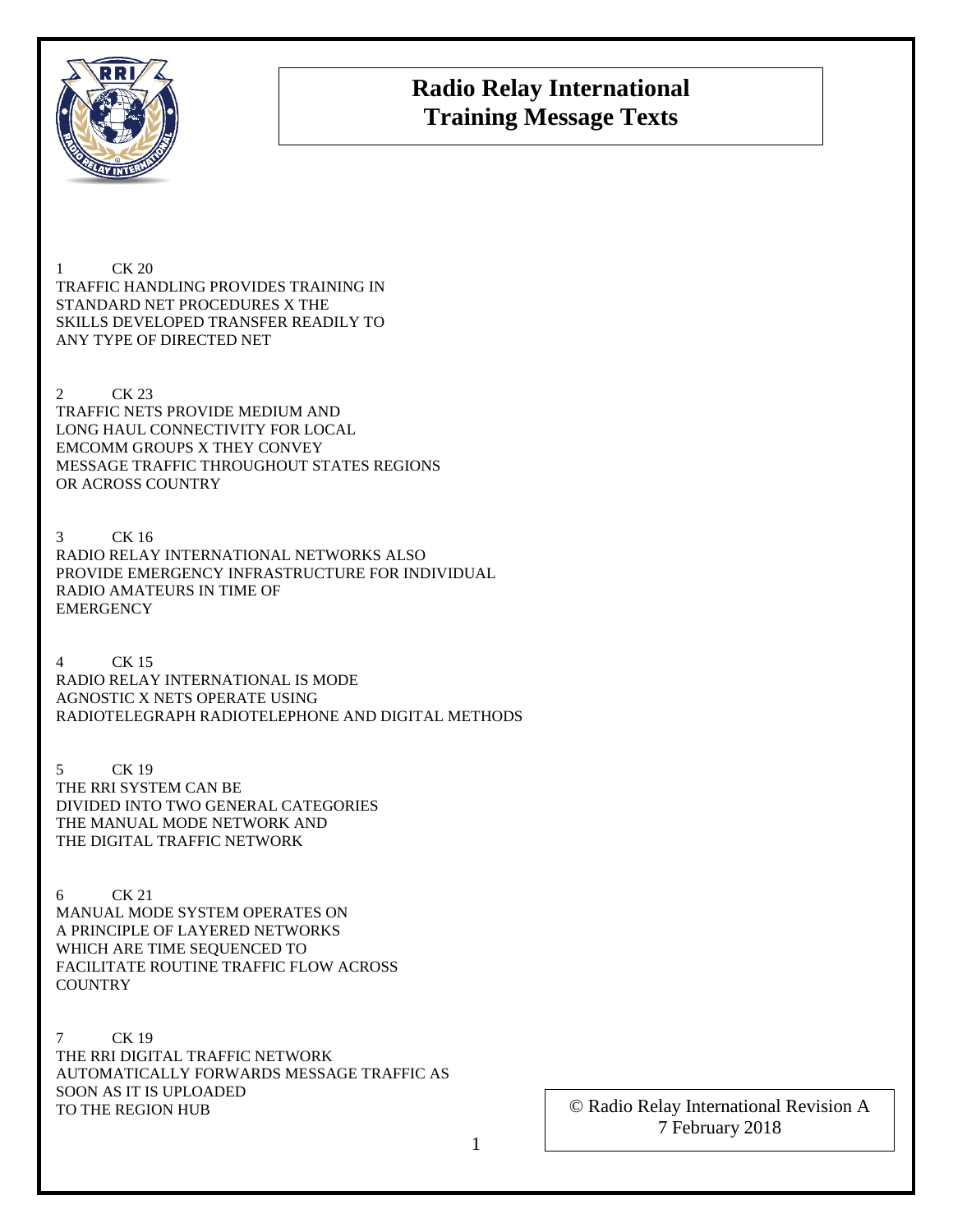8 CK 17 TRAFFIC EXCHANGE BETWEEN MANUAL NETS AND THE DIGITAL TRAFFIC NETWORK OCCURS VIA THE DIGITAL TRAFFIC STATION FUNCTION

9 CK 23 THE DIGITAL TRAFFIC STATION OR DTS IS A LIAISON STATION EQUIPPED WITH THE NECESSARY PACTOR MODEM AND SOFTWARE NEEDED TO ACCESS THE DTN

10 CK 25 RADIORAM FORMAT PROVIDES BOTH ACCOUNTABILITY AND THE NETWORK MANAGEMENT DATA NEEDED TO ENSURE THAT MESSAGES ARRIVE INTACT X THIS DATA ALSO FACILITATES SERVICE AND TRACKING

11 CK 17 RECORD MESSAGE TRAFFIC IS ESSENTIAL FOR IMPORTANT MESSAGES TRANSMITTED ON BEHALF OF SERVED AGENCIES OR THE PUBLIC

12 CK 10 RADIOGRAM FORMAT BOTH MEETS AND EXCEEDS THE NIMS ICS213 STANDARD

13 CK 21 THE MESSAGE NUMBER FACILITATES RAPID REFERENCE TO A PARTICULAR MESSAGE X IT IS OF PARTICULAR VALUE IN THE EMERGENCY OPERATIONS ENVIRONMENT

14 CK 20 THE MESSAGE NUMBER SEQUENCE SHOULD START WITH THE FIGURE ONE X LARGE OR CUMBERSOME NUMBER COMBINATIONS ARE TO BE AVOIDED

15 CK 25 THE MESSAGE PRECEDENCE INDICATES THE VALUE OF THE MESSAGE TO THE ORIGINATOR X ITS A TOOL FOR MANAGING LIMITED CIRCUIT CAPACITY IN TIME OF EMERGENCY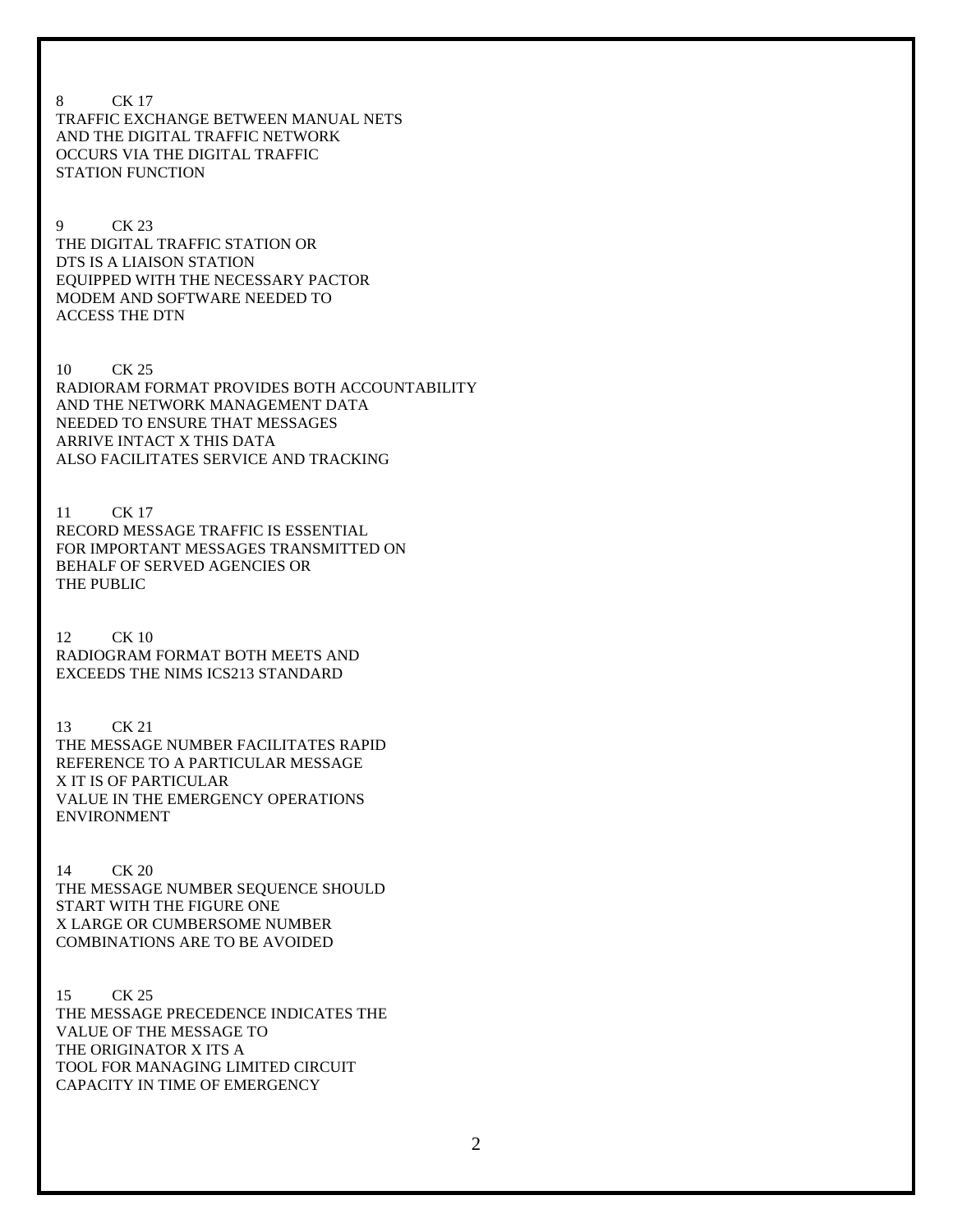16 CK 22 IN ORDER OF IMPORTANCE THERE ARE FOUR PRECEDENCES X EMERGENCY PRIORITY WELFARE ROUTINE X MORE INFORMATION IS AVAILABLE IN RRI TRAINING MATERIALS

17 CK 25 THE PRECEDENCE IN EXERCISE MESSAGES IS PRECEDED BY THE LETTER T FOR TEST X THE TEXT IS PRECEDED BY THE PHRASE EXERCISE MESSAGE OR TEST

18 CK 17 HANDLING INSTRUCTIONS ARE OPTIONAL X THEY INFORM THE RELAYING OR DELIVERING OPERATOR OF ANY REQUIRED SPECIAL PROCEDURES

19 CK 18 THE STATION OF ORIGIN IS THE CALL OF THE FIRST STATION TO INJECT THE MESSAGE INTO THE SYSTEM

20 CK 17 THE CHECK OR GROUP COUNT REPRESENTS THE TOTAL NUMBER OF WORDS OR GROUPS IN THE MESSAGE TEXT

21 CK 24 GROUPS SUCH AS A ZIP CODE OR RADIO MODEL NUMBER WOULD COUNT AS ONE GROUP X FOR EXAMPLE 48867 FT897D ARE ONE GROUP EACH

22 CK 16 THE PLACE OF ORIGIN IS THE LOCATION OF THE PERSON OR AGENCY WHO SIGNS THE MESSAGE

23 CK 17 THE TIME OF ORIGIN IS THE TIME IN UTC X FOR EXAMPLE 0223Z MIGHT REPRESENT 1023PM EDT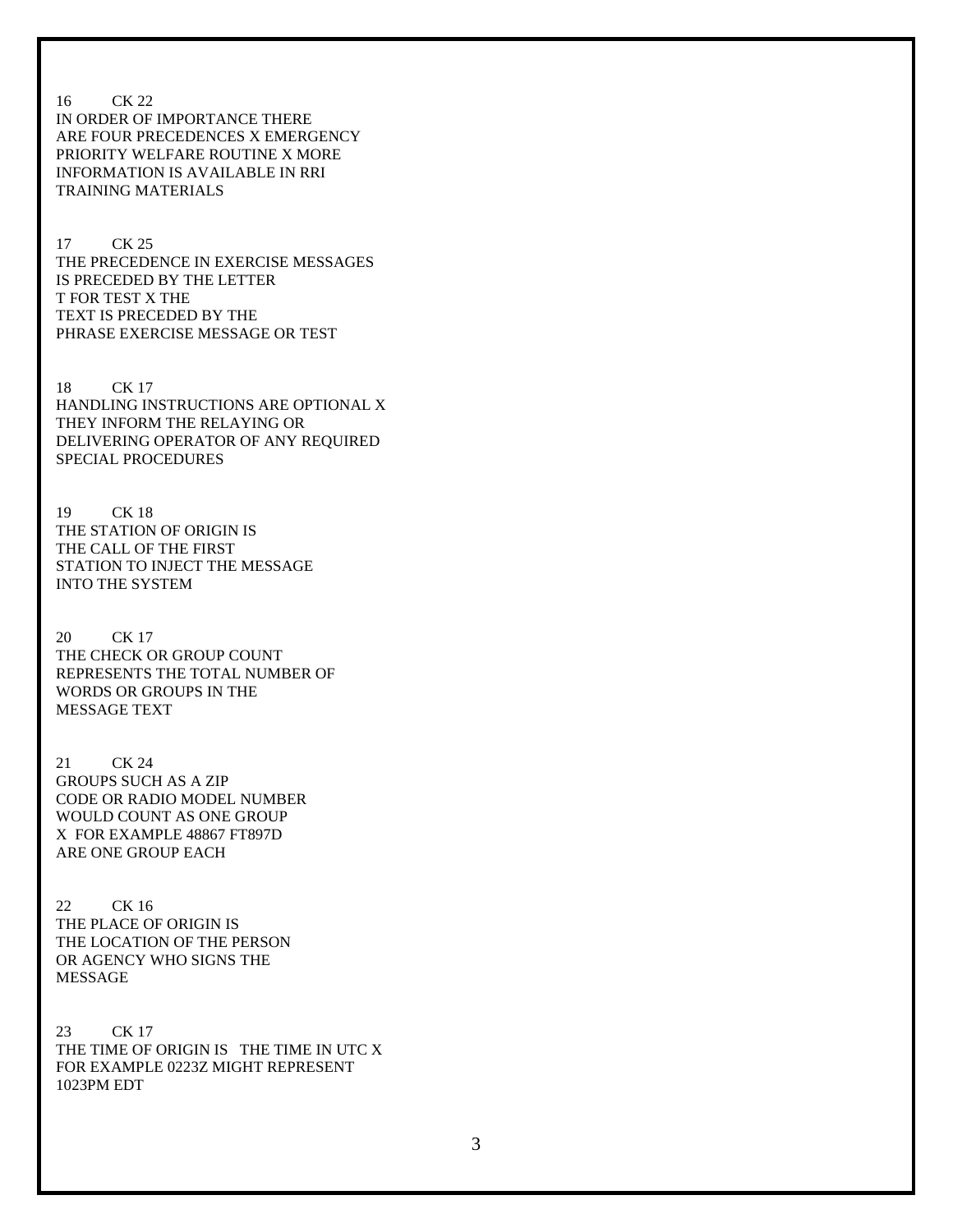24 CK 16 THE DATE OF ORIGIN IS ALSO IN UTC X THE NEW RADIO DAY STARTS AT 0001Z

25 CK 19 ORIGINATE RADIOGRAMS WITH AS COMPLETE AN ADDRESS AS POSSIBLE X MINIMUM FIRST LAST NAME CITY STATE ZIP AND PHONE NUMBER

26 CK 19 AN ADDRESS MAY ALSO CONTAIN AN EMAIL ADDRESS X CW OPERATORS USE ATSIGN AND DOT WHEN TRANSMITTING EMAIL ADDRESS

27 CK 25 ROUTINE MESSAGES SHOULD BE LIMITED TO 25 GROUPS OR LESS WHEN POSSIBLE X NO LIMITATION ON SERVED AGENCY MESSAGES ALTHOUGH BREVITY ENCOURAGED TO PROMOTE INTEROPERABILITY

28 CK 23 EVEN IF A MESSAGE IS ORIGINATED USING DIGITAL METHODS IT MAY NEED TO BE TRANSFERRED TO AN AMATEUR COMMERCIAL OR GOVERNMENT VOICE NETWORK

29 CK 18 WHEN DELIVERING IMPORTANT MESSAGES VIA EMAIL BE SURE TO OBTAIN CONFIRMATION THAT THE MESSAGE WAS READ AND UNDERSTOOD

30 CK 19 SERVED AGENCY MESSAGES MUST INCLUDE THE NAME TITLE AND AGENCY OF AN OFFICIAL WHOSE SIGNATURE APPEARS ON THE RADIOGRAM

31 CK 19 CW NETS WILL OFTEN CLEAR MORE TRAFFIC THAN VOICE NETS THEY ARE IDEAL FOR PORTABLE AND BATTERY POWER OPERATION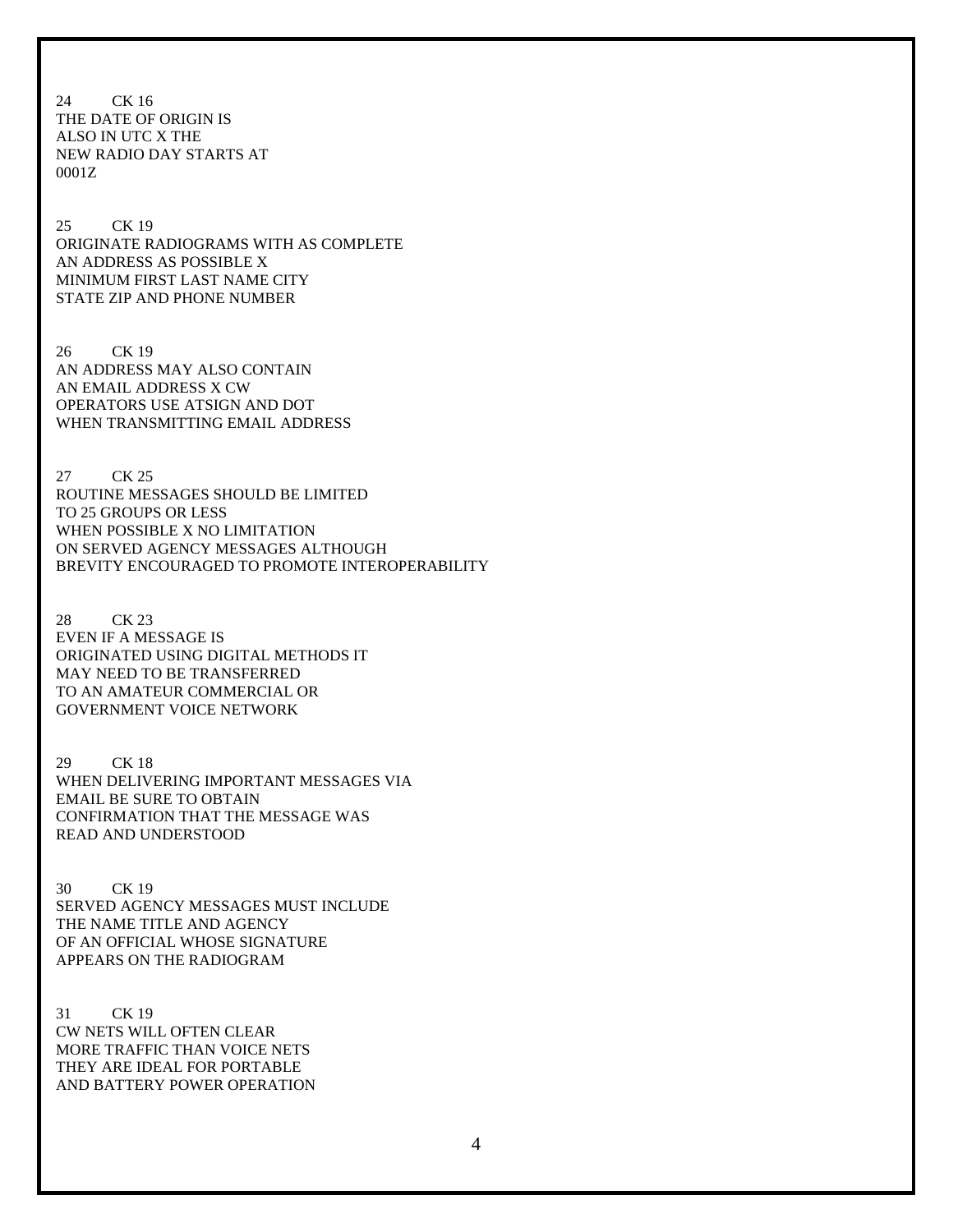32 CK 12 VOICE NETS REMAIN AN IMPORTANT COMMON DENOMINATOR ACCESSIBLE TO MOST RADIO AMATEURS

33 CK 24 WHEN CHECKING INTO A VOICE NET STATE THIS IS PAUSE AND THEN STATE YOUR CALL SIGN PHONETICALLY FOLLOWED BY MESSAGE QUANTITY PRECEDENCE AND DESTINATION

34 CK 23 THE PROWORD OVER MEANS A REPLY IS EXPECTED X THE PROWORD OUT MEANS NO REPLY IS EXPECTED MUCH LIKE HANGING UP THE PHONE

35 CK 17 PHONETIC ALPHABET IS ESSENTIAL TO EFFECTIVE RADIOTELEPHONE COMMUNICATIONS X PLEASE BE SURE TO MASTER ITS PROPER USE

36 CK 12 THE ITU PHONETIC ALPHABET IS THE STANDARD FOR ALL RRI NETWORK OPERATIONS

37 CK 24 COPY MESSAGE TRAFFIC FIVE GROUPS TO A LINE OR TEN GROUPS TO A LINE WITH AN EXTRA SPACE OR TWO BETWEEN GROUPS OF FIVE

38 CK 23 WHEN TRANSMITTING THE RADIOGRAM DO NOT STATE THE PLACE HOLDER SUCH AS STATION OF ORIGIN OR PLACE OF ORIGIN AHEAD OF PREAMBLE COMPONENTS

39 CK 22 ON VOICE NETS TRANSMIT THE RADIOGRAM SLOWLY IMAGINING YOURSELF WRITING IT DOWN OR TYPING IT IN ORDER TO GOVERN YOUR SPEED ACCORDINGLY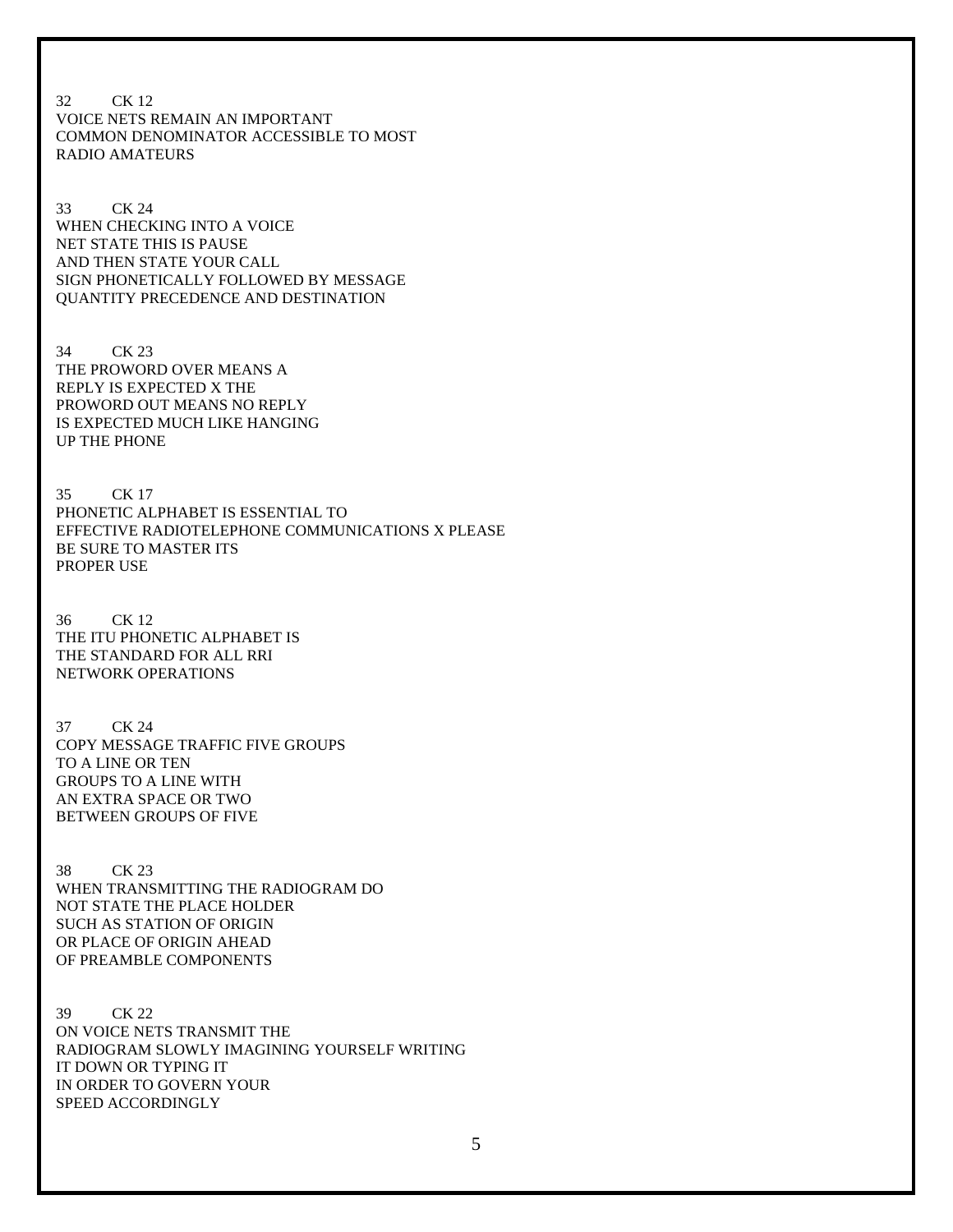40 CK 25 WHEN CHECKING INTO A CW NET TRANSMIT THE FIRST LETTER OF YOUR CALL SIGN SUFFIX X IF REPEATED BY NCS YOU ARE INVITED TO QNI

41 CK 14 QN SIGNALS ARE QUITE INTUITIVE X THE LAST LETTER OFTEN INDICATES THE INSTRUCTION PHONETICALLY

42 CK 13 RADIOGRAMS USE THE X OR XRAY FOR PERIOD AVOID OTHER PUNCTUATION WHEN POSSIBLE

43 CK 23 RADIOGRAMS ARE TRANSCRIBED IN ALL CAPITALS TO FACILITATE INTEROPERABILITY X THIS INDICATES TO RECIPIENT THAT CONTENT MAY HAVE BEEN CONVEYED WITHOUT CASE SENSITIVITY

44 CK 23 SCIENTIFIC NOTATION SHOULD BE SPELLED OUT UNLESS SPECIFIED IN A UNIQUE FORMAT X EXAMPLE MILLIBARS INSTEAD OF MB OR MILLIGRAMS INSTEAD OF MG

45 CK 18 THE RRI PINK CARD PROVIDES A USEFUL REFERENCE OF QN SIGNALS HANDLING INSTRUCTIONS MESSAGE FORMATTING AND DTN PROCEDURES

46 CK 16 THE Q SIGNAL QTB CAN BE USED TO CHALLENGE THE CHECK X EXAMPLE QTB 15 **QUERY** 

47 CK 15 THE AMERICAN MORSE COMMA AA IS TRANSMITTED AFTER EACH LINE IN AN ADDRESS OR SIGNATURE

48 CK 18 THE PROSIGN BT IS TRANSMITTED BETWEEN THE ADDRESS AND TEXT AS WELL AS BETWEEN THE TEXT AND SIGNATURE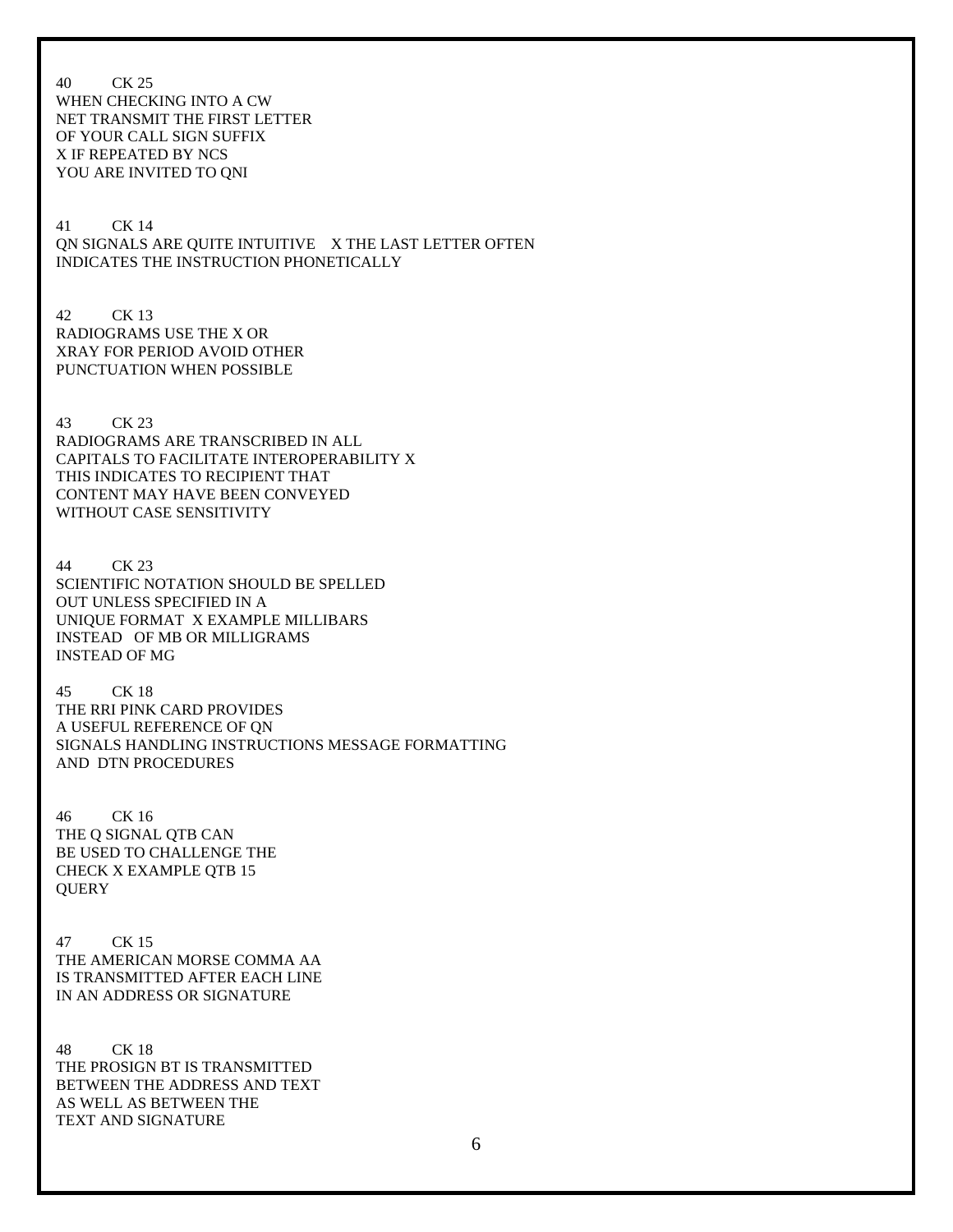49 CK 23 THE PROSIGN AR IS TRANSMITTED AFTER THE SIGNATURE X WHEN FOLLOWED BY N INDICATES NO MORE IF FOLLOWED BY B MORE TRAFFIC FOLLOWS 50 CK 16 CONSIDER REPEATING DIFFICULT WORDS OR GROUPS WHEN TRANSMITTING MESSAGES VIA CW 51 CK 22 THE Q SIGNAL QRK INDICATES READABILITY X WHEN INDICATING READY TO RECEIVE CONSIDER INCLUDING QRK X EXAMPLE DE W6RRI QRK 4 QRV 52 CK 20 A SIGNAL REPORT IS ALSO HELPFUL ON VOICE NETS WHEN RECEIVING TRAFFIC X EXAMPLE GOOD READABLE READY TO COPY OVER 53 CK 25 EVERY ACTIVE TRAFFIC HANDLER SHOULD ORIGINATE AT LEAST ONE MESSAGE PER MONTH X CONSIDER AN OUT OF STATE CONTACT ONE MIGHT USE IN A DISASTER 54 CK 15 A RADIOGRAM ACKNOWLEDGING A PLEASANT QSO OFFERS AN OPTION FOR ORIGINATING A USEFUL RADIOGRAM MESSAGE 55 CK 16 AS YOU BECOME MORE INVOLVED TAKE SOME TIME TO IMPROVE YOUR ANTENNA SYSTEM AND STATION PERFORMANCE 56 CK 20 IT MAY SEEM PARADOXICAL BUT

IT IS THE TIME LOST AND NOT THE TIME GAINED ON A CIRCUIT THAT COUNTS